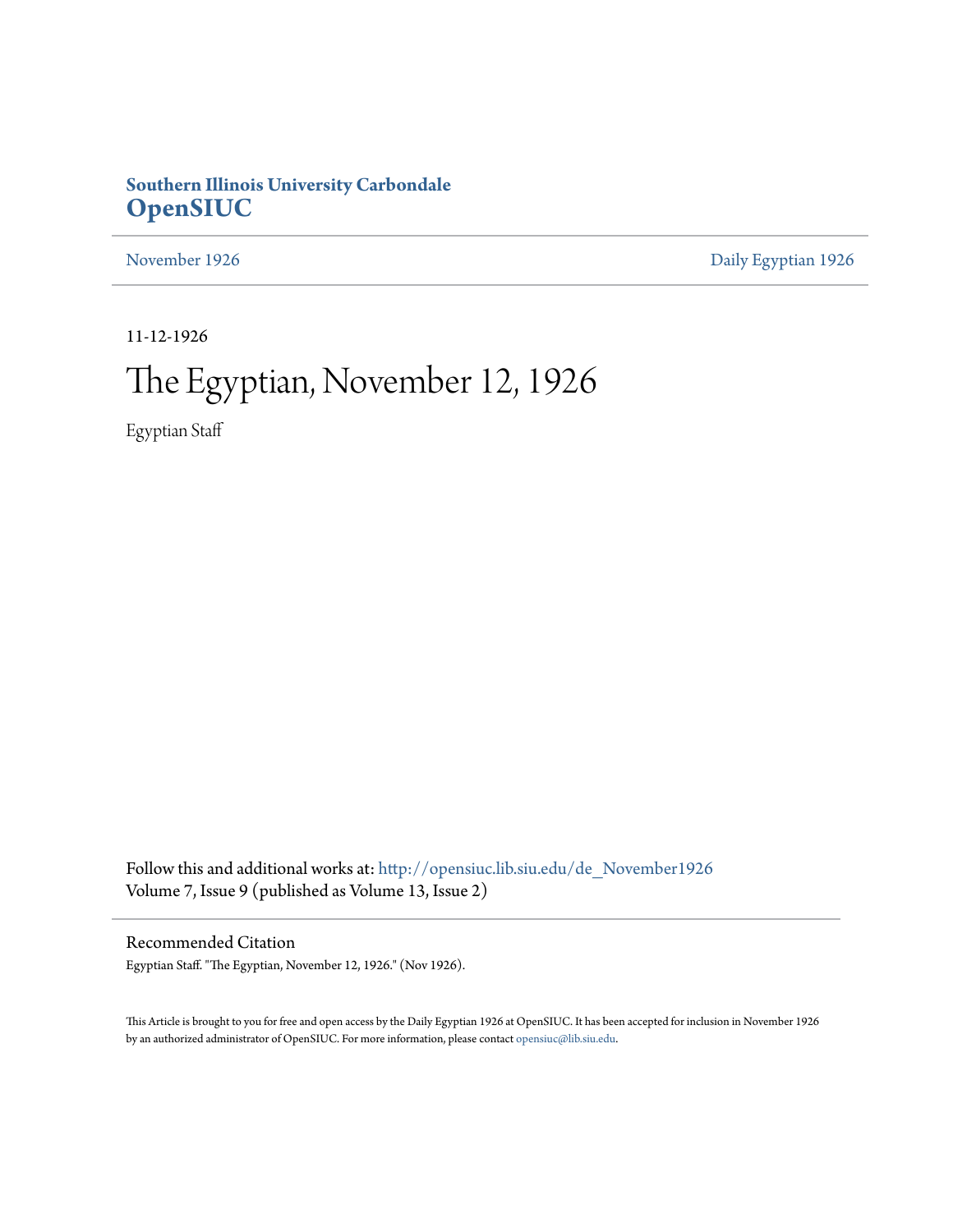#### $\mathbf{E}$ L L Y  $H$  $\Omega$ UNCLE  $\overline{\phantom{a}}$  ( ) **IVY FRANK** KRAXY .20UT8 000,000,000,I Y8 OA3R Volume 13 Carbondale, Illinois, Nov. 12, 1926 Number 2 WELCOME, HOMECOMERS! The Home-Past Home-The Crooked Staff coming Programs Published every eclipse whether it happens or not. Entered as high class coming Play bunk in Egypt. "There's always some good that Given by the Strut and Fret. Editorial Staff **Business Staff** Nov. 11, 1922. comes from these plays," said Helen Baker as she was reminded that she Band concert and Pep meeting. wouldn't have to learn the definition Boxing -a ta slow movie-Ford Duof emotion when she took Psychology laney and Barney Bobinette. Social Editor ........ Poliy Perkins Circulation Mgr......Dorothy Darnitt in the winter term. Face of the Feats of Feet. Literary Editor ........... Pa Perkins Typist .......... Tillie, the Toiler There will be a sale next week of Vocal solo-Hazel McCracken. Sports Editor ......... Elmer Tuggie yellow, green, pink and blue socks. Sexonhone Solo-Nennon Renfro. Humor Editor....... Ma Perkins If interested, call up the faculty. tme act comedy--"All the World News Editor ........ Miss Schmaltz (You will understand this better aft-Exchange Editor ........ Dumb Dora Alumni Advisor............ Mr. Ganzy Loves a Lover." er the program is over). CAST Critic ................ Mrs. Givney Faculty Advisor..... Phyllis Blossom The words to the encore of "I can't Miss Peabody-Belle Foster. do that sum" were written by Miss Marjorie Vane, in love with Phil -Him What Has Prospered Out Teaching Frances Barbour, head of the Eng-**Mart Hood.** lish department of the High school. Angeline Cornsto. k-Gladys Free. She will probably want to borrow Mr. Grace-Alice Payne. Miller's gun and shoot us for telling Imris-J.illian Stady. this, but we thought you ought to Betty-Genevieve Crawshaw. know. Thil (Miss Comeonce)--Bain Hunsa-The dolls used in the faculty act ker. were bought at the asylum in Anna-Nov. 6, 1923 Africanna, Peganna and Julianna are Hail, H il, the Gang's All Here-Led names of three of them. by Mr. Hotton. Southern Plantation Songs-Jigging **A Hint About** Juniors. Music-Stags at Fve. Who's Who: Solo-Mr. Hotton Solo-Miss Elsa Schultze. Would this help you out any? **Etrut and Fret Play-"Milestones in** Annette-Julia J. S. I. N. U." Dorothy-Mildred K. Berniece-Alice K. **CAST** Grandma, Class of 1866--Mrs. Olean Jackie-Marjorie S. Collard. lkev-John W. Look Around and See Mother, Class of 1900–Celeste White.  $Do$  You Remember Johnny-Heury S. Vientemps-Fddie M. Daughters, Class of 1922-Mary Iva If You Can Find: Way Back When: Ebby-Simeon E. Motield, Edna Stires. Alex--Scott. Nov. 4, 1924 Students were allowed to browse Claude V. Parsons. Patsy-Mina F. Given by the Strut and Fret. about among the library stacks? Bain W. Hunscher Marshy-Sallie H. <sup>Dep</sup> meeting. Our school was not of Class B. Lewis Ed Williams Anne-Hilda S. Strut and Fret Play, standing? Troy Stearns Esther-Hazel E. "The Trysting Place", The new gym was thought to be Marvin Owen Ed-Mary E. By Booth farkington some port of a remote day dream? Ransom Sherritz Connie-Mae C. T. **TOAST OF CHARACTERS** The first edition of the Ballyhoo Howard Walker Martha-Frances B. was published? Mrs. Curtis, the Young Woman Louis P. Shannon (See Programs) Class rushes were permissible? ........... Opa' Douglas Welton Pearl White Lancelor Briggs, The Boy, obviously The Senior pasture was a place of Maxine Williams Ted Carson: What kind of soup Mildred Scott is this? Mrs. Briggs, his mother ... John Hunsaker Drinking fountsins decorated the John Veach: Mock turtle, sir! Harriet Marvin campus? Carl Smith . . . . . . . . . Ted Carson: Take it back an' tell Jessie, his sister Roberta McCracken The "all'gator pond" boasted of Maude Bratten the chef he's carried his mockery too Rupert Smith, the young man owning alligators? Marion Taylor far! ... Louis Ed Williams Faculty members (men) and the Lester Buford The Mysterious Voice Clyde Winkier Senior boys played an annual con- $1.1.1.1.1.1.1.1$ Shannon: Nice gang of freshmen ................. Mr. Whittenberg test of football? Clyde Dearing here this term-you guys be sure you (Continued on page 2) (Continued on page 2) (Continued on page 2) pick one who wears shirts my size.